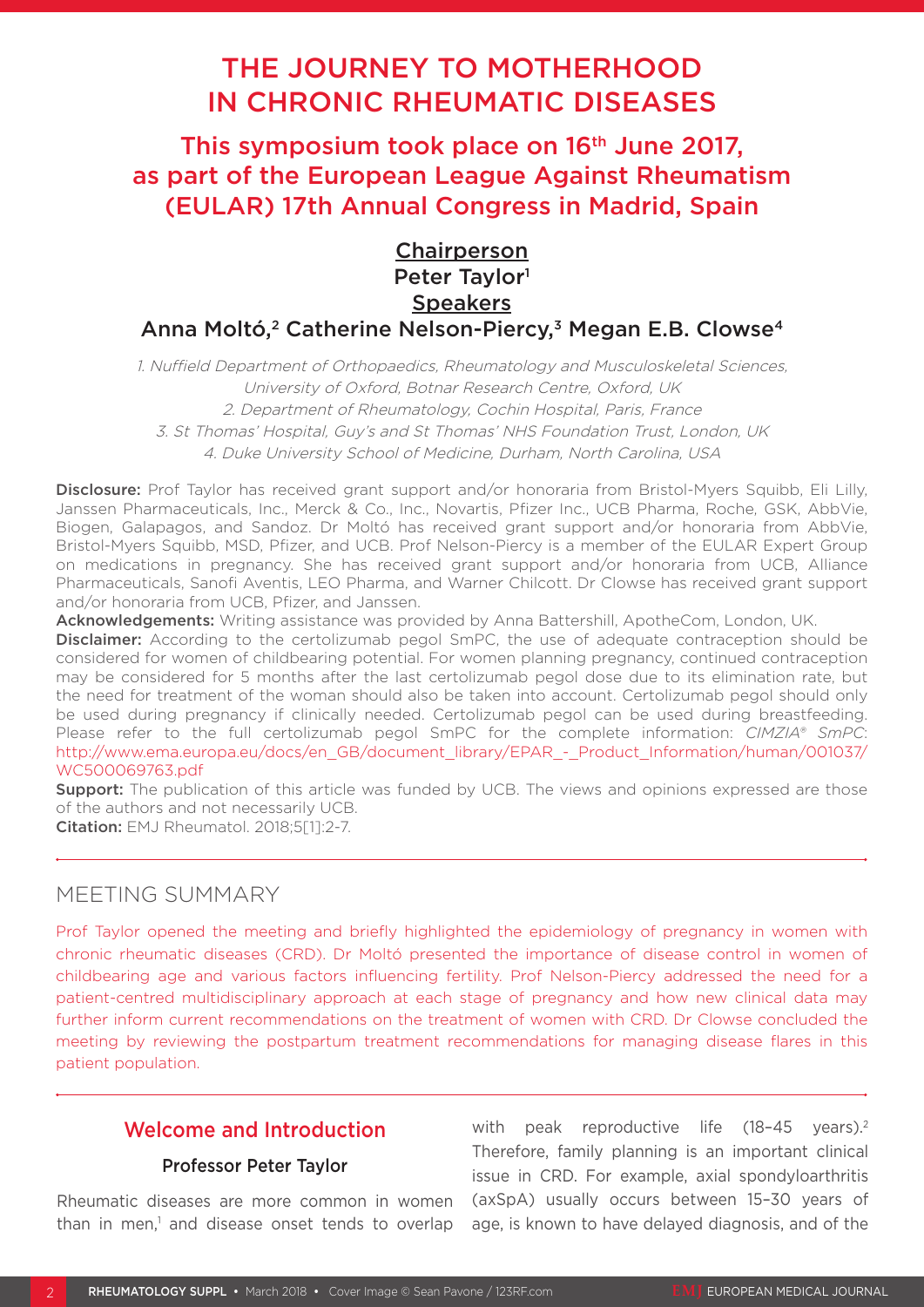total axSpA population, approximately 15–20% are women of childbearing age.<sup>3</sup> These women were found to have a higher prevalence of emergency and elective caesarean section, pre-term delivery, and small-for-gestation-age pregnancy relative to healthy women.<sup>4</sup> Patients with axSpA are less likely to experience symptom improvement during pregnancy and are more likely to relapse postpartum compared with patients with rheumatoid arthritis (RA).<sup>5</sup>

In 2016, a European League Against Rheumatism (EULAR) taskforce developed four overarching principles on the use of anti-rheumatic drugs before pregnancy and during pregnancy and lactation:

- Addressing family planning in young women as part of a treatment plan.
- Aiming towards control of disease activity whilst ensuring no harm to the fetus.
- Balancing the risk of treatment for the fetus versus the risk of untreated disease for the mother and fetus.
- Making shared, multidisciplinary treatment decisions that include the patient.<sup>6</sup>

# Disease Control and the First Steps on the Road to Pregnancy

## Doctor Anna Moltó

Women with CRD require a pre-pregnancy treatment plan, the aim of which is to achieve disease control and reassess treatment at the time of conception.<sup>6</sup> Various factors relative to CRD and treatment influence the fertility of young female patients.

Since maternal age is one of the primary risk factors for infertility<sup>7</sup> this is a concern in patients with chronic rheumatic diseases who are of childbearing age, particularly given the tendency to delay conception in this patient population. In a prospective study of 245 women with RA (American College of Rheumatology criteria) and a mean age of 31.3 years, time to pregnancy (TTP) was >12 months in 31% of patients, and 42% of women were considered to be sub-fertile relative to women without RA.<sup>8</sup> In this cohort, only 15% of patients had received treatment with biologics, indicating representativeness of the general RA population. TTP was longer in patients who were older, nulliparous, and those with higher disease activity. For women with higher disease activity, for each point on the Disease Activity Score (DAS) 28 scale, there was a 20% reduction in the likelihood of pregnancy within the first 12 months (Figure 1). Approximately 75% of patients presenting with high disease activity did not achieve a pregnancy within the first 12 months, compared with 25% of patients with inactive disease.<sup>8</sup>

TTP was also delayed in women who had previously used nonsteroidal anti-inflammatory drugs (NSAID) or prednisone. Approximately 75% of patients taking pre-conception prednisone >7.5 mg/day failed to achieve pregnancy within 12 months.8 Although methotrexate (MTX) is teratogenic, available data suggest it has no impact on fertility.9 Limited data addressing the impact of anti-tumour necrosis factors (anti-TNF) on fertility in women without RA indicate that it is unlikely that fertility is decreased.<sup>10-12</sup>



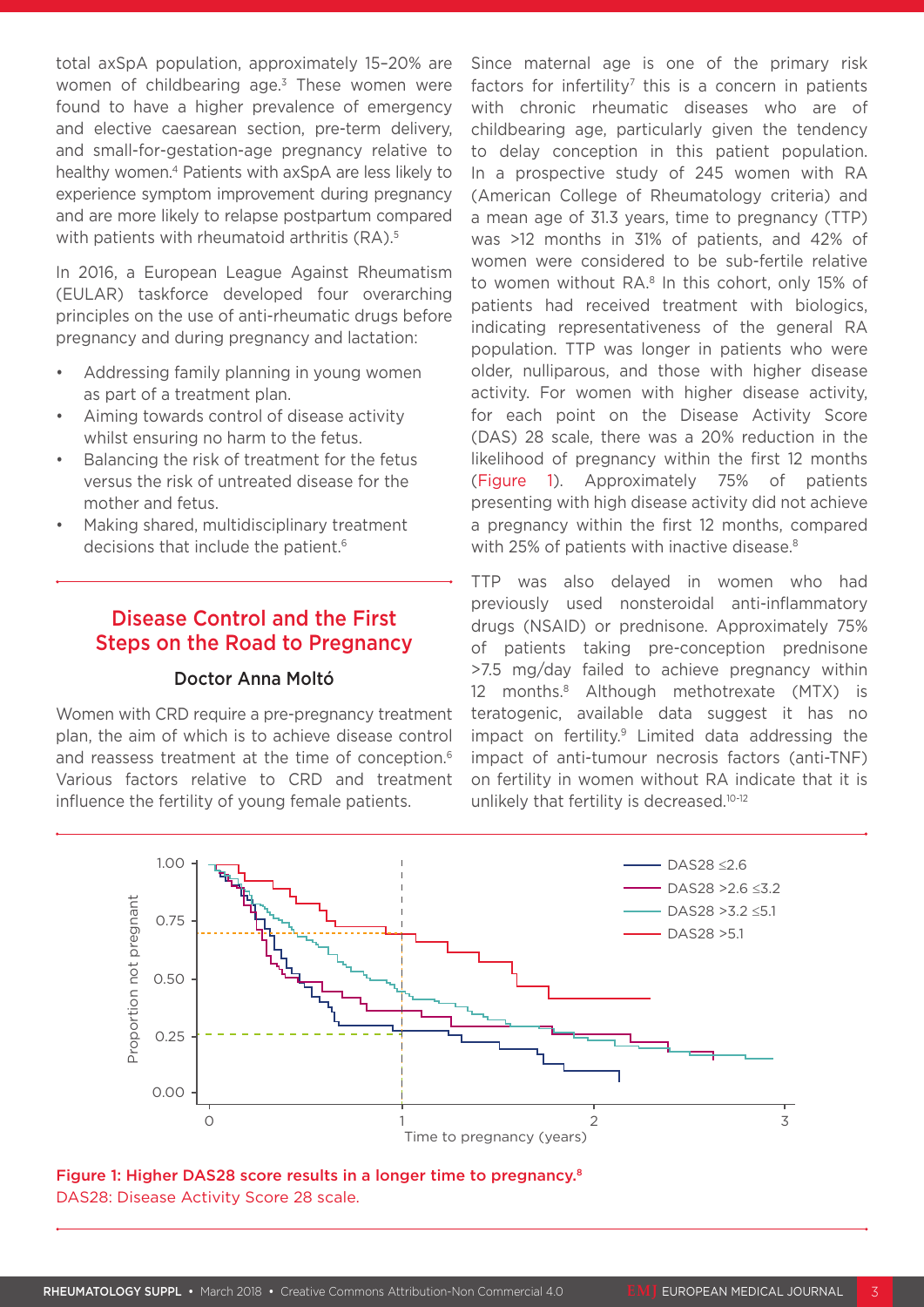For patients with chronic rheumatic conditions, a number of drugs (e.g., prednisone, methylprednisone, hydroxychloroquine) can be safely prescribed pre-pregnancy. Sulfasalazine should be prescribed in conjunction with 5 mg folic acid during the pre-conception period. However, it is recommended that MTX is discontinued at least 3 months prior to conception in women. For leflunomide, discontinuation prior to conception is strictly recommended with cholestyramine washout. Non anti-TNF biologics are not generally recommended during the peri-conception period; tocilizumab and rituximab should be discontinued  $\geq$ 3 and  $\geq$ 6 months, respectively, prior to conception.<sup>13</sup>

# Optimising Outcomes for Mother and Baby During Pregnancy

#### Professor Catherine Nelson-Piercy

## **Disease Control Should Be Maintained Throughout Pregnancy**

To achieve optimal pregnancy outcomes disease control before and during gestation is vitally important.14 The risk of drug therapy for the child should be weighed against the risk that untreated maternal disease represents for the woman and

the fetus/child.<sup>6</sup> Early initiation of a pre-pregnancy plan and continuity of care provided by a multidisciplinary team (i.e., rheumatologist, internist, obstetrician, gynaecologist, and other healthcare providers) is essential to support patients who have chronic rheumatic diseases.6,13,15 The treatment plan should be individualised according to the rheumatic condition, disease activity, symptoms, and the current treatment regimen. MTX should be withdrawn prior to pregnancy, $6$  since the teratogenic risk of MTX post-conception is 6.6% (versus around 3.0% risk in the general population), with an early miscarriage rate of 42% (versus  $10-15%$  in the general population).<sup>16-18</sup>

Corticosteroids are generally considered to be safe during pregnancy; they are partially inactivated in the placenta and current evidence suggests that there is no overall risk for fetal malformation.19 However, patients should be counselled that short-term corticosteroid use increases the risk of gestational diabetes and infections, and prolonged use may be associated with maternal hypertension, diabetes, and osteoporosis, as well as an increased risk of pre-term delivery, pre-eclampsia, and fetal growth restriction.<sup>19</sup> Corticosteroids should be administered with calcium and vitamin D for osteoporosis protection, along with a proton pump inhibitor.



## Figure 2: Certolizumab plasma concentrations in pregnant women recruited after 30 weeks' gestation who received a dose of certolizumab within 35 days of delivery (n=14 mother-infant pairs<sup>a</sup>).

The primary outcome of this study was the neonatal blood level of CZP.<sup>25</sup>

a2/16 infant samples were excluded: 1 due to missing data at birth and 1 due to implausible PK data at birth (i.e., data not consistent with a paediatric CZP PK model based on the expected range of clearance, volume of distribution, and subsequent elimination half-life); <sup>b</sup>±24 hours; <sup>c</sup>±7 days (2 samples not collected); <sup>d</sup>±7 days.

BLQ: Below the lower limit of quantification; CZP: certolizumab; LLOQ: lower limit of quantification; PK: pharmacokinetics.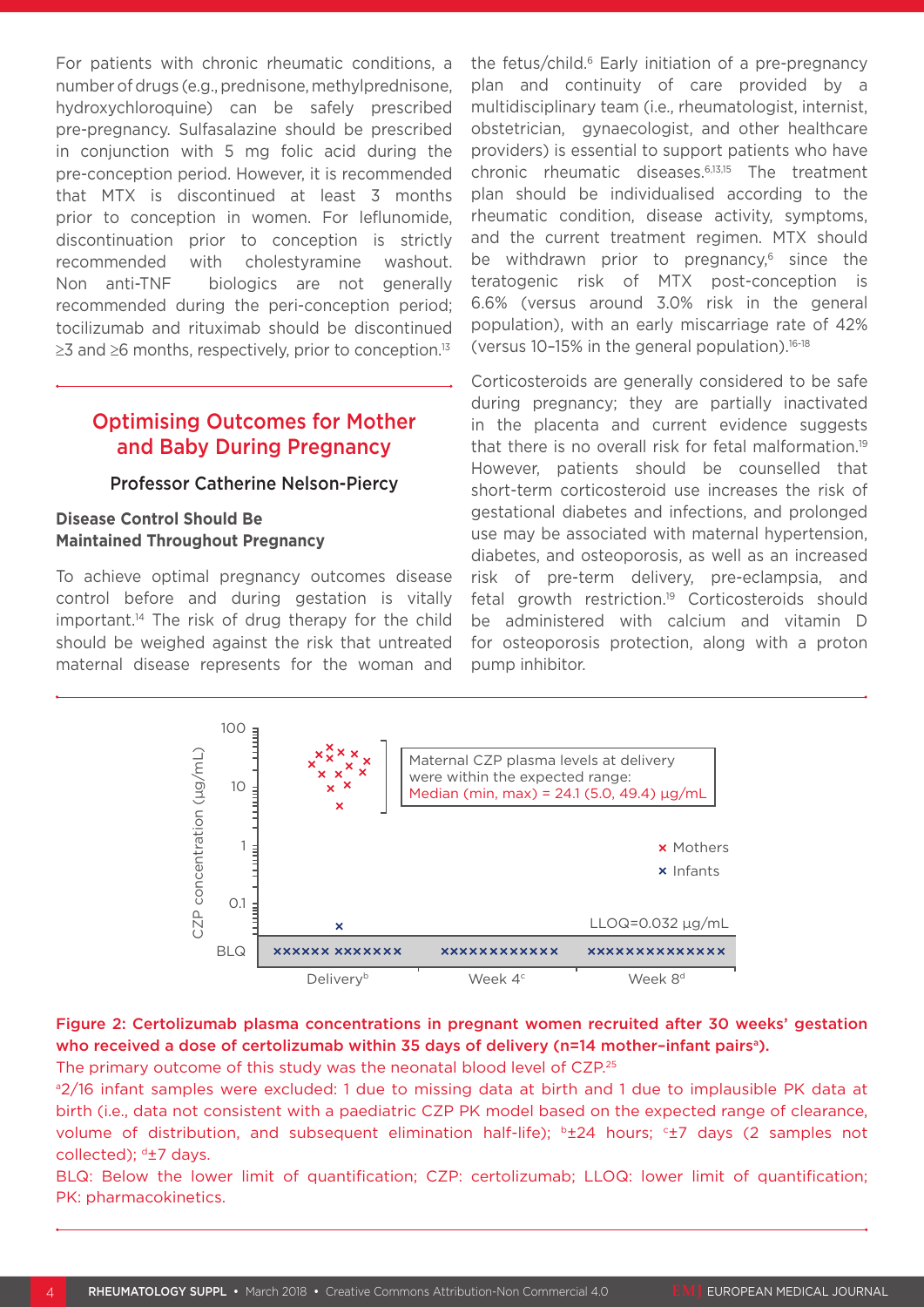Only 0.2% of pregnant women using immunosuppressive agents experienced a serious infection in a cohort study  $(N=4,961).^{20}$  Although the risk of serious infections increased during the later months of pregnancy, no statistically significant differences in serious infection risk were observed among pregnant women using non-biologics versus corticosteroids (hazard ratio [HR]: 0.81, 0.48–1.37), anti-TNF versus corticosteroids (HR: 0.91, 0.36–2.26), and anti-TNF versus non-biologics (HR: 1.36, 0.47–3.93). However, high-dose corticosteroid (>20–30 mg/day) use was an independent risk factor for serious infection in pregnancy ( $p=0.02$ ).<sup>20</sup>

NSAID may be useful in axSpA, but should be discontinued where possible, particularly after 32 weeks.<sup>6,13</sup> For anti-TNF therapy, EULAR and the British Society for Rheumatology (BSR) recommend continuation until a specified gestational week, with discontinuation recommended if the patient remains well and pain free.6,15 In the absence of clinical data for some anti-TNF, these guidelines state that consideration should be given to discontinuing anti-TNF therapy for the third trimester to limit neonatal exposure.

#### **Treatment Should be Optimised to Prevent Flares**

Recent evidence suggests that the use of anti-TNF therapy should be considered beyond conception to stabilise disease activity and prevent a flare during pregnancy in patients with RA or axSpA.<sup>21</sup> Discontinuation of anti-TNF at the time of a positive pregnancy test was associated with disease aggravation in the second trimester in axSpA patients (n=24), with a relative risk of flare of 3.08 (95% confidence interval: 1.2–7.9).21 Importantly, following the re-introduction of anti-TNF or glucocorticoid treatment, disease activity remained elevated throughout pregnancy in 62.5% of patients.21

## **Treatment for Rheumatoid Arthritis or Axial Spondyloarthritis Does Not Preclude a Natural Birth**

The presence of RA or axSpA is not a contraindication to vaginal birth, regional analgesia, or anaesthesia.

#### **Biologics in Pregnancy**

Transport of biologics across the placenta during pregnancy is not a class effect and may differ among the anti-TNF agents. Immunoglobulin-G1 subclass anti-TNFα biologics, infliximab and adalimumab, are actively transported across the placenta and the BSR recommend discontinuation in the second and third trimester, respectively. $22,23$ Similarly, etanercept cord blood levels are 3.6–7.4% of maternal levels and, as per BSR guidelines, should be discontinued in the third trimester.<sup>22,24</sup> In contrast, active placental transport does not appear to occur with certolizumab pegol (CZP) (Figure 2), which may, as per the above guidelines, be continued throughout pregnancy.<sup>22</sup> In the CZP placental transfer study, CZP levels were below the lower limit of quantification, using a highly sensitive CZP-specific assay, in 93% of infants at birth and 100% of infants at Weeks 4 and 8 (Figure 2).25 CZP post-marketing surveillance data up to 2014 report a live birth rate of 80.9%; of this 80.9%, the rate of congenital malformation was 4.3% and was not considered to be CZPrelated.26 Limited data for golimumab preclude its recommendation before and during pregnancy.6

According to EULAR, continuation of anti-TNF during the first trimester should be considered; etanercept and CZP can be prescribed throughout pregnancy, because there is a lower risk of placental transfer (Grade B recommendation).6 The Delphi grade states that etanercept can be continued up to gestational Week 30-32 and, only if indicated, can be continued throughout pregnancy.6

# Postpartum Flares and Breastfeeding

## Doctor Megan Clowse

While there are limited data on the incidence of postpartum flares in axSpA, evidence suggests that postpartum disease activity worsens in up to 46% of women with RA or psoriatic arthritis.27,28 Many women with inflammatory arthritis wish to breastfeed and it is important that they hear from their physicians that most anti-rheumatic medications are considered safe with breastfeeding.

When considering treatment to prevent postpartum flares in a woman who is breastfeeding, it should be noted that medications do not collect in breastmilk like a reservoir, but instead the concentration correlates with the level of a drug in maternal blood. It peaks when the maternal drug levels peak and diffuses out of the breastmilk as the maternal level declines.<sup>29</sup> The amount of drug that is actually transferred into breastmilk is dependent on two main factors: a) molecular size: very small molecules will diffuse freely into the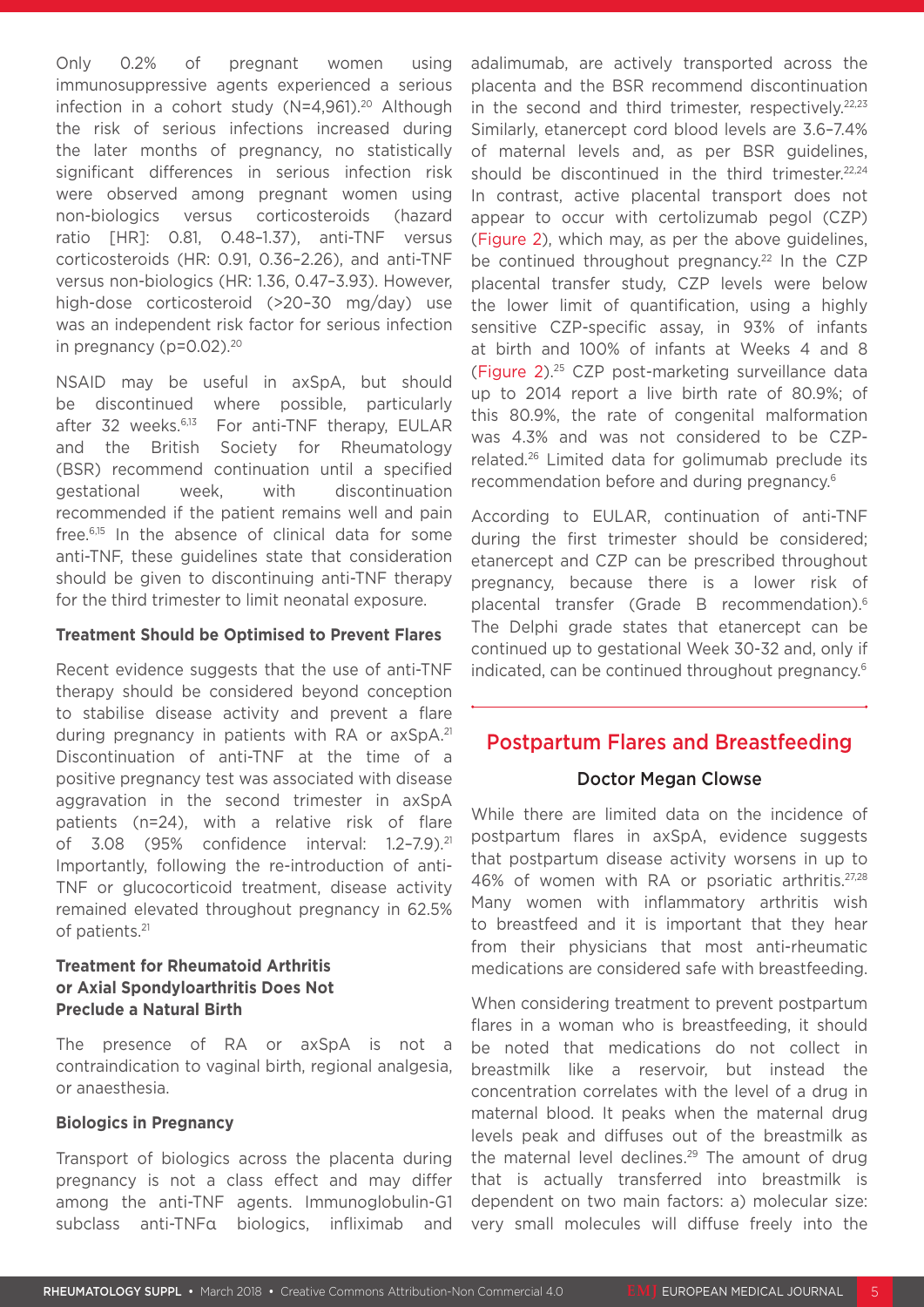breastmilk; and b) lipophilicity: lipophilic drugs will preferentially transfer into breastmilk.<sup>30</sup> For a few drugs with higher levels of transfer, breastfeeding that is delayed by several hours post-dose may have lower levels of drug in the breastmilk.<sup>29</sup> Experts recommend the acceptable relative infant dose of <10% of the maternal daily dose.30

The majority of medications that would be prescribed for chronic rheumatic diseases are considered compatible with pregnancy and lactation, including prednisone and ibuprofen.<sup>6,13,15</sup> The prospective CRADLE CZP breastmilk transfer study sampled breastmilk at steady-state, using an optimised immune assay with increased sensitivity and specificity. It determined that one-third of women had low but measurable CZP in their breastmilk and that the mean average daily infant dose of CZP in breast milk (0.0035 mg/kg/day) is <1% of the expected therapeutic plasma concentration.3,31 The median infant dose of 0.15% (min, max: 0.04, 0.30) is considered unlikely to be of clinical concern.<sup>30</sup> Infants of CZP-exposed mothers had a safety profile consistent with that of unexposed infants of a similar age. $31$  Of note, EULAR recommends that children exposed late in the second trimester or during the third trimester of pregnancy can follow vaccination programmes, but should not receive live vaccines in the first 6 months of life.<sup>6</sup> Vaccines to avoid in the first 6 months include rotavirus and Bacillus Calmette–Guérin.17,32

In summary, pre-pregnancy planning and appropriate family planning are important for patients and partners in order to explain risks, overcome fears, and establish a treatment plan. Disease control before, during, and after pregnancy is important in order to achieve optimal maternal and fetal/child outcomes. A multidisciplinary approach with open and clear communication of the treatment guidelines is required to help with decision-making and to ensure patients are fully informed. Many drugs have an acceptable benefit– risk profile in pregnancy and breastfeeding.

## Question and Answer Session

Q: Should we consider working in collaboration with a fertility specialist, and at what stage should the fertility specialist be brought into the process for women seeking to have a pregnancy?

A: Dr Moltó replied that clinicians should systematically ask the question to their patients regarding whether there is a wish to conceive. Generally, in young females, this is not done at every visit, and in young women of childbearing age it should be done, because if the question is not asked there may be an oversight with regard to problems with contraception and unplanned pregnancies with patients on MTX.

#### Q: Can you restart an anti-TNF agent postpartum after discontinuing due to pregnancy?

A: Prof Nelson-Piercy and Dr Clowse concurred that it is very important to reinitiate treatment with an anti-TNF agent as soon as possible postpartum. Disease flares may occur as early as 4 weeks postpregnancy and, therefore, anti-TNF therapy should be restarted within 1–2 weeks after delivery.

## Q: If a patient discontinued a class, such as an anti-interleukin-17 or an anti-interleukin-12/23, and the patient becomes pregnant, would you switch to another mechanism of action?

A: Dr Clowse responded that if a patient is taking a newer biologic, they should be prescribed an anti-TNF agent that they have not previously received (as treatment with previously-received anti-TNF agents typically fails), because many of the newer biologics do not have safety data to support their use during pregnancy.

#### [Click here to view the symposium highlights.](http://178.79.152.94:4000/)

#### REFERENCES

1. Kavanaugh A et al. Proceedings from the American College of Rheumatology Reproductive Health Summit: The management of fertility, pregnancy, and lactation in women with autoimmune and systemic inflammatory diseases. Arthritis Care Res (Hoboken). 2015;67(3): 313-25.

2. Chakravarty E et al. Family planning and pregnancy issues for women with systemic inflammatory diseases: patient and physician perspectives. BMJ Open.

#### 2014;4(2):e004081.

3. UCB. Overview of WoCBA Data. Draft Report. pp.5. Data on file.

4. Jakobsson GL et al. Pregnancy outcomes in patients with ankylosing spondylitis: a nationwide register study.